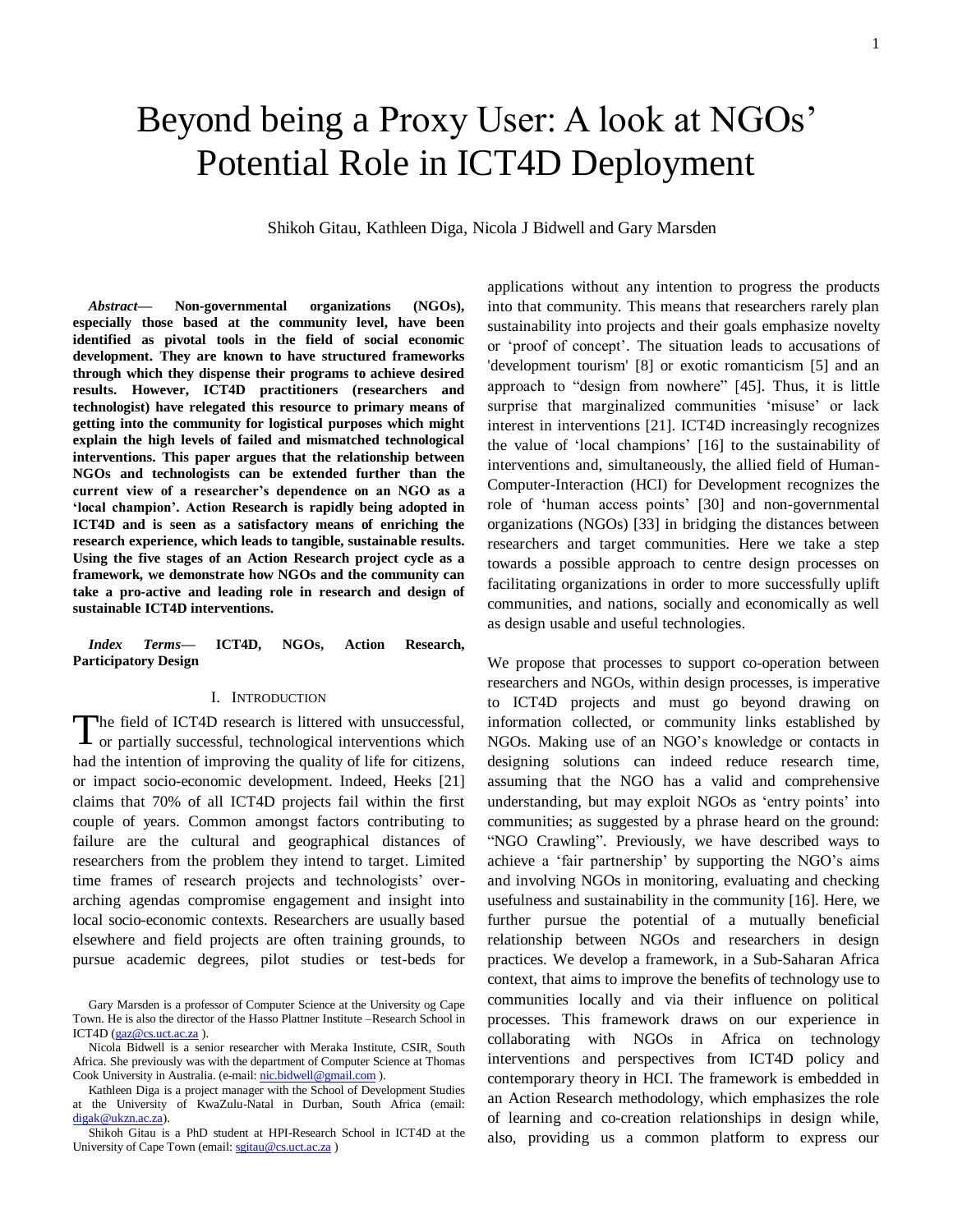individual research orientations.

## II. NGO<sup>S</sup>

According to the UN, a non-governmental organization (NGO) is a not-for-profit, voluntary citizens group, which is organized on a local, national or international level to address issues in support of the public good [47]. In developing regions NGOs play an important role, particularly within isolated communities, to deliver welfare services where nation states are unable to do so.

NGOs may be used by governments and multi-national organizations to facilitate and adapt services, ranging from civic education to health. NGOs often apply participatory approaches to development which enable them to deploy new strategies flexibly and at small scales and mobilize resources or organize people who attempt to solve their own problems [18,28]. Many take a bottom-up approach by facilitating social services to communities while, simultaneously, "uplifting people particularly those who are most poor and needy, identifying their needs, and building local ownership for initiatives" [36]. According to Nzimakwe [ibid], NGOs can be flexible, innovative and creative in responding to a community's aspirations and problems within their unique social context. They can act as intermediaries between citizen and government [27] and impact on public policy on behalf of citizens. When marginalized citizens "lack representation in the political process", some rely on their local NGOs to carry out their requests to government [22]. Finally, many NGOs can mobilize grassroots members, to act in solidarity (by rallies or petitions) and amplify this voice by lobbying upon their societal interests (e.g. for affordable housing, water service provision, improved public sanitation) and for better living conditions [48].

NGOs are, of course, not without their critics. NGOs tend to be donation-based and inconsistent funding can constrain resources and make planning difficult. NGOs may also lack "the capacity to involve the 'ultra poor" and appear undemocratic with limited impact [22]. NGOs can also have political complexities within their relationships between local communities and possibly unscrupulous intentions with the state or private sector. Despite their alleged autonomy from the state, a NGO's efficacy still requires government support, as Heinrich [22] critiques:

Additionally, an NGO's efficacy can create community dependence instead of empowerment which may lead to subsequent difficulties in ensuring sustainability, particularly when there is high volunteer turnover. In our experience it is a rarity that an NGO is not acutely aware of limitations and, indeed, we will go to propose that an NGO's alertness to such constraints is of significant value to attaining appropriate and sustainable technological interventions through collaboration in ICT4D projects.

#### III. HCI AND ICT4D

To consider what research approaches are appropriate in co-creating knowledge between researchers, NGOs and communities particularly with technological intervention projects in developing countries, Human-Computer Interaction (HCI) is chosen within the sub-discipline of ICT4D to reflect on the convergent evolving trends of participatory development and technology and how, in some quarters, the term HCI4D has become synonymous with ICT4D [7,10,13].

Since the middle of the last century various computing and data processing endeavors have aimed to improve socioeconomic conditions in developing countries; first, assisting disadvantaged or impoverished populations indirectly via government and large non-governmental and aid organizations. During these years HCI, as a nascent field of Computer Science, drew upon ergonomics and engineering to optimize the fit of the man-machine coupling. However, by the time we started to apply the term ICT4D to the ever increasing range of approaches and deployments of technology-based solutions, HCI had matured. By the mid 90s, HCI drew on cognitive psychology to model the user's dialogue and actions in interacting with a computer in a given environment [38].

The information theoretic view of 'second wave' HCI [19] considered the mind and computer to be symmetric, coupled information processors working on different parts of tasks. An extensive set of methods to focus design, usability and evaluation on the user's side of the task emerged as part of the paradigm of User-Centred Design (UCD). Increasingly UCD methods aimed to respond to pressures to internationalize interfaces; for instance, by adapting and localizing usability methods to specific countries or using cultural models of how people work and communicate. Parallel to the shift in ICT4D, from the telecentre model of bringing information to poor communities, UCD extended beyond the design of computer interfaces to the design of other artifacts [38]. UCD methods and evaluations offered scientifically validated benchmarks and results to measure the efficacy of ICT4D projects. However, unfortunately, most UCD tools have proven un-replicable in developing community settings [13, 30], while objective or positivist notions, which may be politically powerful, are at odds with local practices. Importantly, while many ICT4D projects

<sup>&</sup>quot;as long as the state does not show its responsiveness towards the needs of the poor voiced through NGOs, and as long as it further curtails the leeway of NGOs in implementing pro-poor policies, the NGOs' performance of their advocacy function in this regard will remain mediocre".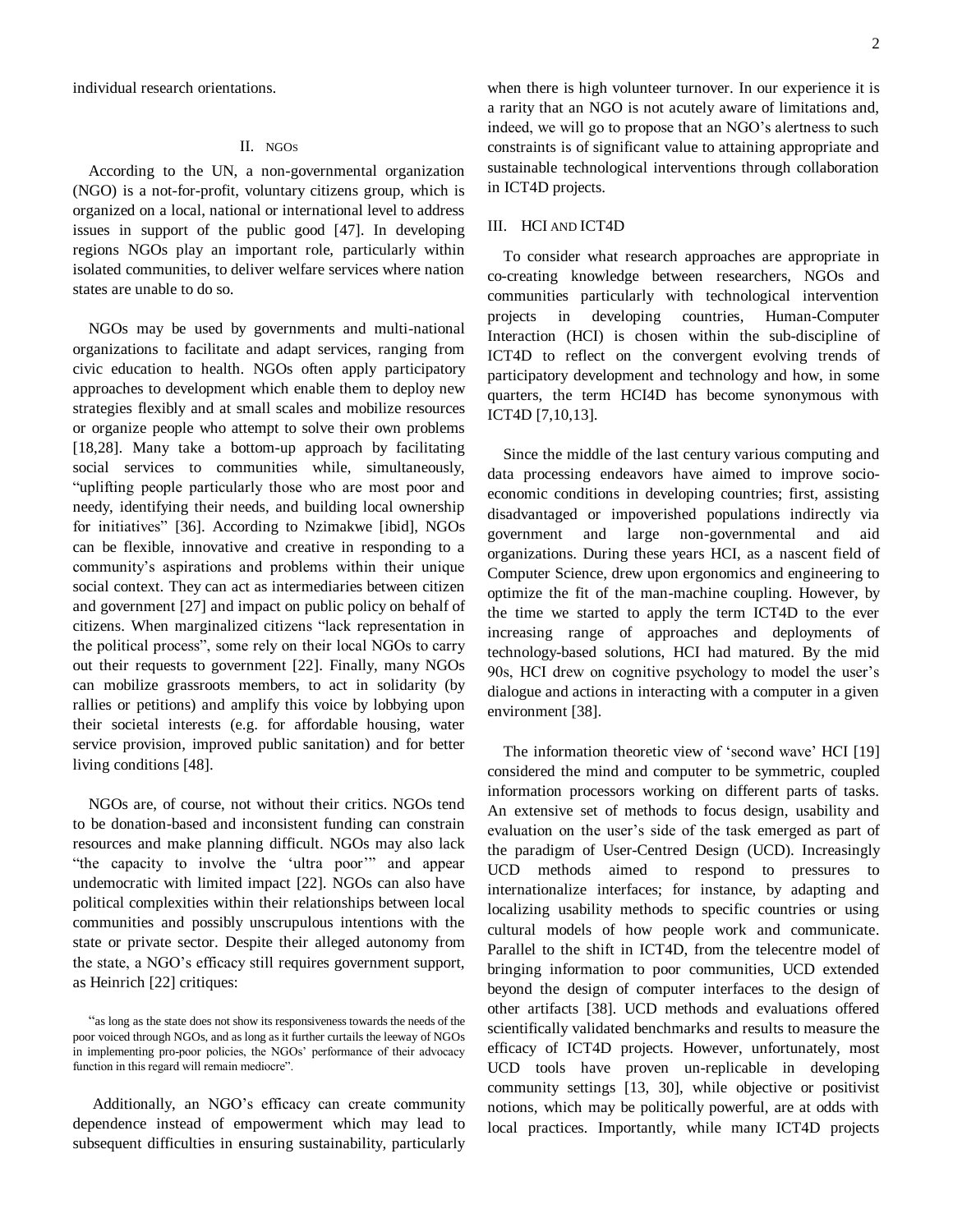claim a UCD approach, bound up with social orientations, they are, at core, techno-centric: that is to use UCD methods support the design of some technology rather than realizing that technology itself may not be an appropriate solution.

In parallel to the advent of the Millennium Development Goals and the increased investment in ICT in developing countries, HCI undertook another shift. With increased technology ubiquity in industrialized countries the discipline absorbed sociological views to explain the meaning of interaction and the social situation of interaction [20, 42]. For instance, socio-technical studies in the field of computersupported-collaborative work revealed divides between what we need to support socially and what we are able to support technically and difficulties in generalizing between seemingly similar contexts. Insights obscured in the earlier informationtheoretic view of interaction, and core to many of UCD methods, are revealed by socially situated methodologies such as participatory, value-sensitive or user experience design, ethnomethodology, embodied interaction and interaction analysis.

The 'situated-paradigm' of third wave HCI Harrison, et al. [19] lends itself to focusing on the context that solutions need to target. That is, in principle, it does not assume that design conventions and practices will readily transfer across continents, cultures and socio-economic strata. A corpus of literature indicates a singular transfer will lead to failed or mismatched interventions [7,13] and that design should be generated from a deeper and more comprehensive understanding of 'culture', both micro and macro, rather than just technology. To fully engage with the particular issues that plague mainstream ICT4D work [7] and the inclusive approach needed for ICT4D [21] we need to take radical steps to examining the paradoxes in which HCI for development sits, be that with respect to addressing policy, training technologists in developing countries [4] or interacting with communities at grass roots. While HCI moves to becoming more inclusive in terms of context, ubiquity, values and timing; a development-sensitive HCI begins to emerge that deals with practices and issues around designing and implementing technologies for developing regions [7, 24]. These cover a great range, and contrast with the formal and, in many cases ‗Western' HCI, methods [ibid]. For instance, they may consider alternative forms of literacy without taking a ‗deficiency perspective' [3], social awareness and, expression and co-generating projects based on Indigenous philosophies [2].

Here we focus on three aspects of the situated HCI paradigm which lend themselves to ICT4D projects: flexibility, creativity and evaluation. The paradigm enables technologists to adopt more reflexive, flexible, interactive and iterative process that adjust to the development needs rather than more rigid scientific methods. This need is nicely illustrated by the five stages typifying an ICT4D project lifecycle, as proposed by Microsoft's technology for emerging markets (MS-TEM) group [12].

*Wonder*: Recognition of the size severity of a particular challenge in a community.

*Exuberance*: Excitement that arises from devising an initial technical solution.

*Realization*: This is the phase where reality dawns that the devised solution will not work as the actual problem actually lies somewhere else.

*Adaptation*: Creation of a new solution that solves the real problem.

*Identification*: Identification with the users that often explains the mismatched solution.

The MS-TEM model illustrates a striking quality about creativity in designing to address human, rather than simply engineering problems; that is, we understand the problem by creating and testing solutions. Many fields in design, such as Computer-Supported Co-operative Work [14], widely accept that planning for reflection and adaptation of techniques and outcomes is core to learning about, and designing to address, human problems rather than realizing this knowledge at the completion of a project. Action Research methods do just that.

By drawing on Action Research methods and the situated paradigm of HCI, technologists can go beyond UCD and observe the increased value of identifying user needs within an ongoing co-production process. Next we consider how planning for reflection and identification in the HCI design process can align the "resources of formal academics or technologists to complement rather than negate progressive civil society experiences" [5] and, more specifically, achieve a mutually beneficial relationship between NGOs and HCI.

# IV. THE HCI-ICT4D / NGO INTERSECT IN ACTION RESEARCH

The situated HCI paradigm runs parallel to the Action Research methodology as they both attempt to solve significant human issues through a participatory relationship of knowledge production which help to improve human life [40]. Thus the combination of situated HCI and Action Research aim to be a research method dedicated to social transformation and high quality social research. By addressing the identified similarities between HCI research and Action Research, the authors can then move forward in identifying the relevant intersections of using this methodology in suitable research work between researchers and NGOs. Some of our own experiences align with the Ethnographic Action Research (EAR) [44] approach, which combines participatory techniques and an ethnographic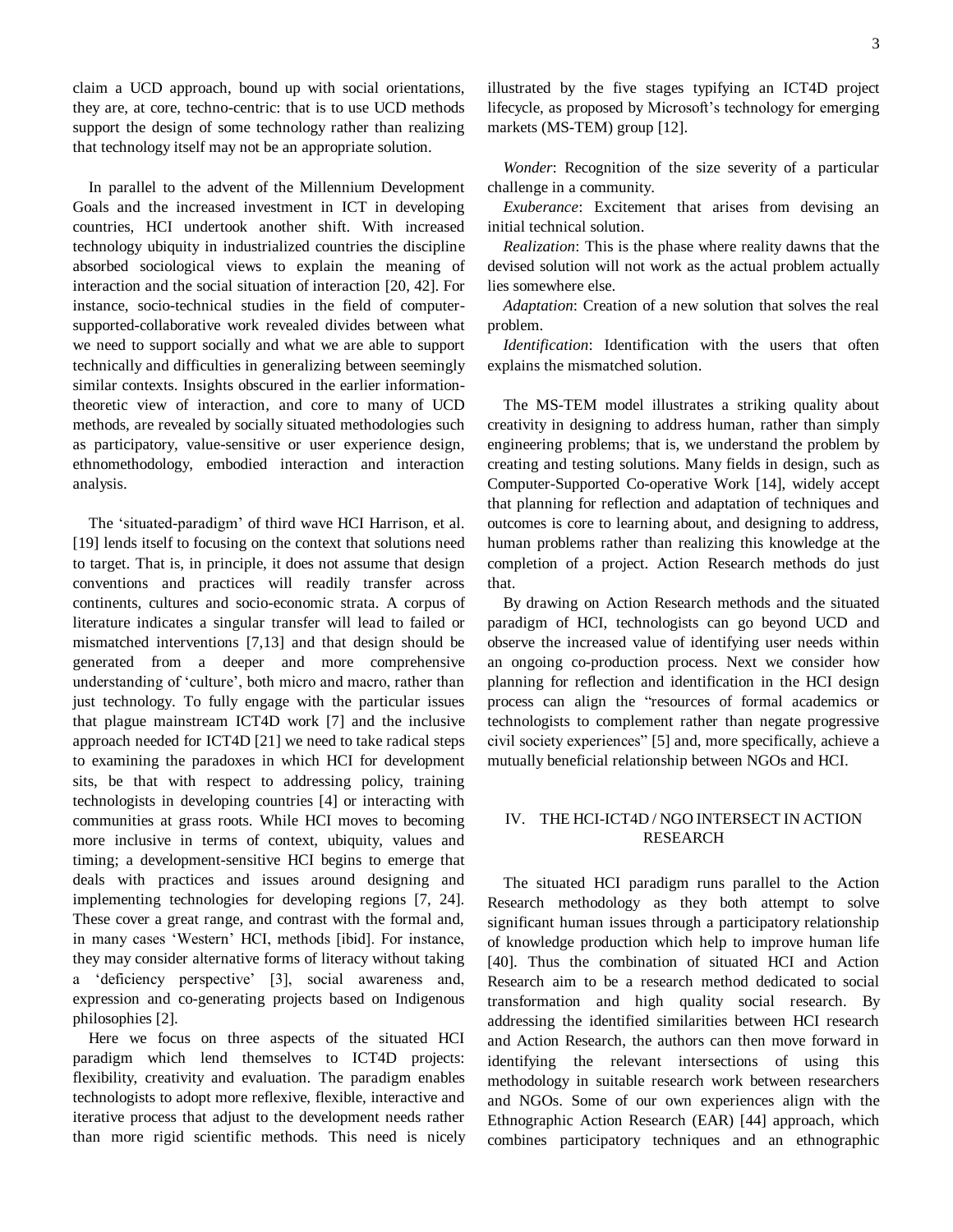approach and identify with HCI. However through the combination of both research methods, we find the synergies of working within both development theory and the HCI paradigm and finally share a language of participatory research in both disciplines.

Here we consider ways to maximize the outcomes for all parties particularly within a NGO and researcher relationship and opportunities of knowledge co-creation. We combine Reason and Bradbury's [39] characteristics of Action Research: a) knowledge-in-action, b) human flourishing, c) practical issues, d), participation & democracy, and e) emergent developmental form to the situated HCI paradigm characteristics of flexibility, creativity and evaluation. Both Action Research and a situated HCI paradigm ask researchers to be flexible and adaptive in meeting the practical needs of the community, allow creativity to flourish within human choice of endeavors and consciousness and finally the need to be evaluative and reflexive when investigating their own emerging developmental form of community and society. The reflection of Reason and Bradbury's characteristics in developing country contexts can occur in parallel at different points in the methodology of situated HCI research.

## *1) Knowledge-in-Action: Participatory Research*

In a participatory worldview, knowledge is produced through one's various engagements in different relational encounters and actions taking upon the world [Lincoln in 39]. The "knowing-by-doing" allows the involvement of NGOs and technologists through mutual relational awareness of new forms of knowledge. As research allies, NGOs afford something of an 'insider' view of user's needs, the problemspace and an in-depth appreciation of relationships with the target community. Researchers are usually outsiders to those communities culturally, educationally and by language. However, through working together with an NGO, we can identify indigenous knowledge and practice which can help especially early in the design process. Such a voice from the local persons can help to avoid a basic cultural mismatch of technology and its use.

As intermediaries, NGOs act as proxy-users and hence can be representatives of those who are unable to articulate their needs in ways which are accessible to technologists. NGOs are treated differently by communities; for instance, Bartunek and Louis [1] note that communities perceive researchers as visitors with less enduring local impact than NGOs. This perspective can be mitigated through an NGO within the ongoing process since its community fixture brings a sense of longevity to the technological interventions. NGOs remain in communities even after technologists have left the field allowing for knowledge exploration of a problem space far beyond the research issue at hand. In such account, the NGO and community can further their process on learning and consciousness raising.

Successful NGO-technologist collaboration means knowledge-building and problem solving must benefit the NGOs work in the community: be it in terms of staff skills development; creating a tool that aligns to their goals or in the very least publicity. In some cases NGO staff can feel cheated and exploited as their input is drained with little to return; however, technologists can be useful agents of change and catalysts for knowledge generation. As outsiders technologist bring extensive experience and possible solutions [26] that can ignite changes directly through technological intervention or, indirectly, through interaction. For these to bring maximum impact there is need to understand the NGO's strategies, in the context of the target community, and temper our pre-defined questions. Taking an Action Research perspective is a useful position to ground insights on the NGO-community relationship and approaches to intervention in participant observation and reflexive techniques. There is also need to follow-through, ensuring that dissemination of projects goes beyond academic papers and raises awareness of an NGO's work in wider media, or giving community voice to their realized new forms of knowledge.

# *2) Human Flourishing: Nurtured Creativity*

The purpose of Action Research is to achieve the ―flourishment‖ of life [39]. The researcher enquires the meaning of a flourished life whether it is improving human capabilities or becoming conscious of one's purpose [39]. The empowerment of an NGO in the design process is tantamount and involves designing in creative ways that the process can deliver direct, tangible benefits to researchers, staff and local community. This is in contrast to the fair partnership model, where the roles of the technologist and NGO staff are clearly distinguished with respect to design decisions. We recommend starting with a supportive position to technological change in general by providing training in basic technical support to an NGO. For instance, technologists invest time in assisting them with their more general needs, such as installing software or, more cautiously, suggest ways that they can perform existing tasks more efficiently [27].

These activities may appear tangential to our goals of innovative design but they bring the participant-observer perspective on a NGO's own relationship with technology. That is, the researcher helps to build technological capacity within the NGO, and ultimately, integrates the NGO's time to enable them to participate in more direct design activities. In building their skills, NGOs undergo transformative participation to strengthen their confidence in creating change. But, more importantly, we also undergo transformation so that our supportive role helps us to surrender ownership of creative processes, build skills in cross-cultural teaching and ensure that the design process fits appropriately with the NGO's work and engagement with the community. For many technologists the design process of ideation and prototyping is usually the 'fun' part and where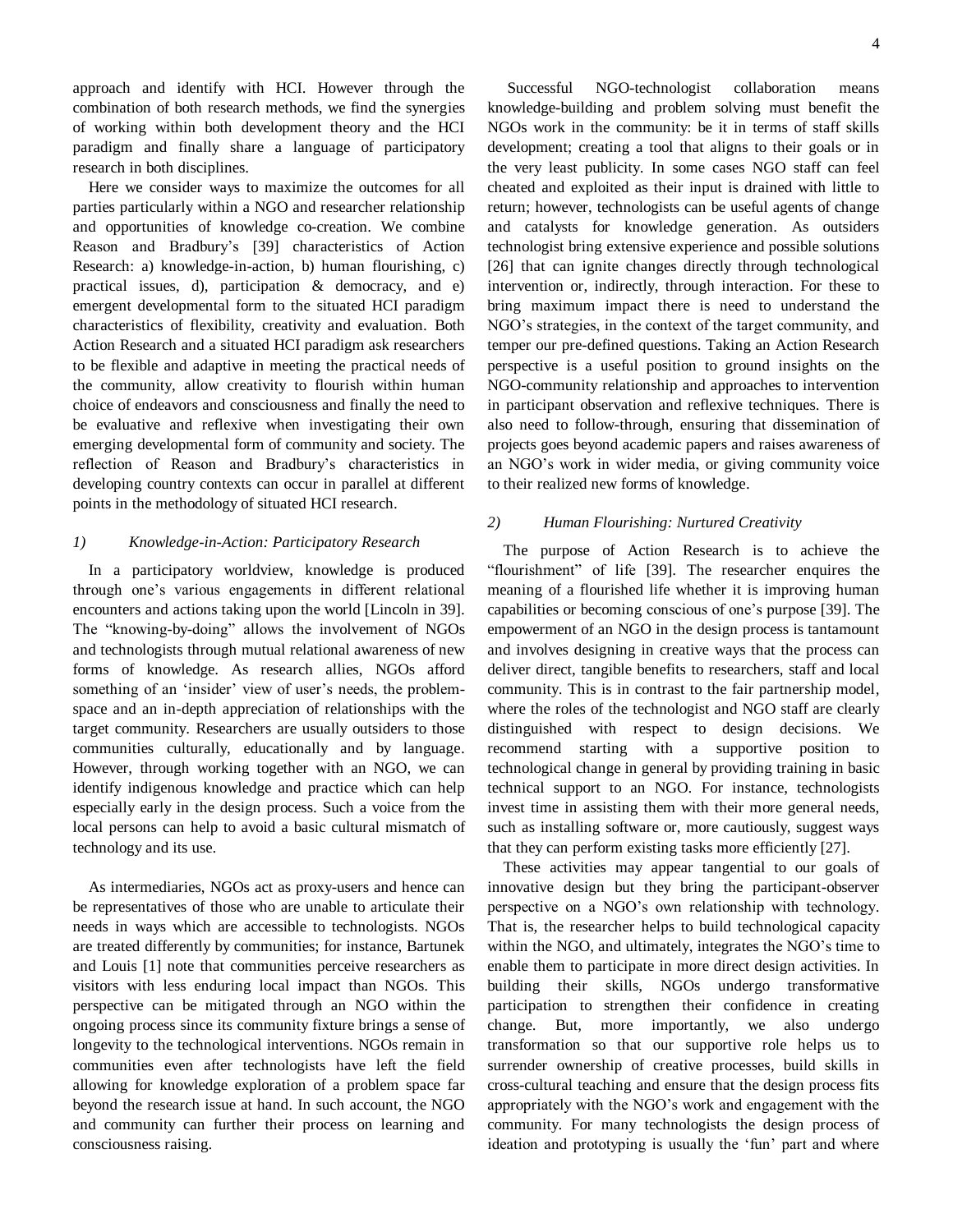we build our research capacity through the intervention.

To challenge our hold on this we are beginning to practice ways to involve "local researchers" [49]; that is, members of the community linked to NGOs who undertake elements of situated data gathering, design ideation and prototype tests. This, unequivocally, enriches design and contributes to team building and networking within the community which nurtures technology-championing locally. Wherever possible we strongly recommend sustaining support beyond the project, even remotely. Such creative suggestions can carry less overhead than might be predicted; the several NGOs with whom we have maintained relationships over several years through such means as answering emails or phone calls to troubleshoot, have not consumed significant research resources.

#### *3) Practical Issues: Implementation and Flexibility*

As we engage in Action Research, we find the hands-on participation is the purpose of knowing or gaining knowledge and our intellectual actions strengthen our chances to lead worthwhile purposes [39]. Given these consideration, it allows us to be flexible in pursuing our knowledge quest. NGOs often implement and adapt their work based on grassroots networks that are attached to the local community or are closely engaged with it (e.g. volunteers, social workers, activists). Often, despite the goals of socio-economic development, major development agencies prefer to communicate vertically, in contrast with the participatory approaches to dialogue necessary for an NGO to engage at the community level. An NGO's community level dialogue aligns well with the ethos of Participatory Design (PD), even though implementation requires adaptation from PD's origins in Scandinavian change management. In the original system, democracy is assumed and entire user groups are present throughout all stages of design [35]. However, at core, the ethos of participatory approaches infer dialogue to share understandings to articulate and negotiate social relations between people e.g. [15]. Social relations and shared meanings are keys to an ICT's sustainability, scalability and adaptation to a community's needs, abilities and values. As a participant in one study states:

The ways in which communities create and share meanings requires sustained observation and participation of a range of relationships beyond a technologist's scope. But an NGO's conversancy with local culture, language and communication practices can translate participation, manage local expectations and negotiate the complexities of community systems, such as those that are strongly hierarchical and oriented by chiefdom or village chairman authority. Attempting to bypass cultural and authoritative structures,

such as meetings with traditional leaders, not only disrespects dimensions of community participation but loses valuable project time and increases bureaucratic barriers. We propose that NGOs can bring a pseudo ‗representative democracy' by representing community members and acting as proxy-user in owning and driving the design process. As proxy-users they bring a view of mundane, but easily overlooked, constraints that are critical for sustainability such as affordability, environmental conditions (e.g. lightning, electricity, dust) and human technical ability (i.e. computer literacy).

# *4) Participation & Democracy: Influence on Policy Change*

According to Reason and Bradbury, Action Research emphasizes participation of all stakeholders under a democratic peer foundation [39]. Generating knowledge through Action Research demands an equal involvement in a community's political processes [39]. NGOs can provide leadership to communities by strengthening underrepresented participation as well as representing them in political processes in support of an equitable democratic society. An NGO may be able to assemble grassroots momentum for improved social service delivery and thus invoke pressure on government to provide change in their respective communities. NGOs and ICT4D research also share responsibility for an awareness of the effect of certain laws and regulations on their operations, projects and communities; whether that be, for instance, an NGO registration to government or the licensed use of wireless fidelity (WiFi) for public use. Further, NGOs and technologists must be able to map how the current policy environment does not help the poor and investigate evidence, or intervention pilot studies, which demonstrate the need for changes in practice and law.

Reflecting upon the design of interventions with NGOs, one can illuminate, for researchers, the ways that certain types of political privilege can leverage certain sets of social, technical and literary devices in technology and design practices. For instance, to protect local resources communities may draw on the positivist representations of space and ‗Western' cartographies embedded in geospatial technologies [10] while, to achieve development agendas people may draw on formats derived from English-language journalism in digital storytelling [4]. These technical and literary devices ‗give voice' by assimilation but can, simultaneously, suppress and displace local practices of community participation. These devices are often taken-for-granted in the 'a sine qua non' of ICT4D research which obscures how they may disenfranchise user communities. Collaborations with NGOs thus begin to shift local accountability in design to the site of the technology intervention.

Certainly researchers do not always have the best link to governments in other states or the ability to communicate their complex methodologies and research findings using

<sup>‗</sup>To understand the many dimensions of participation one needs to enquire seriously into all its roots and ramifications, these going deep into the heart of human relationships and the socio-cultural realities conditioning them' [41].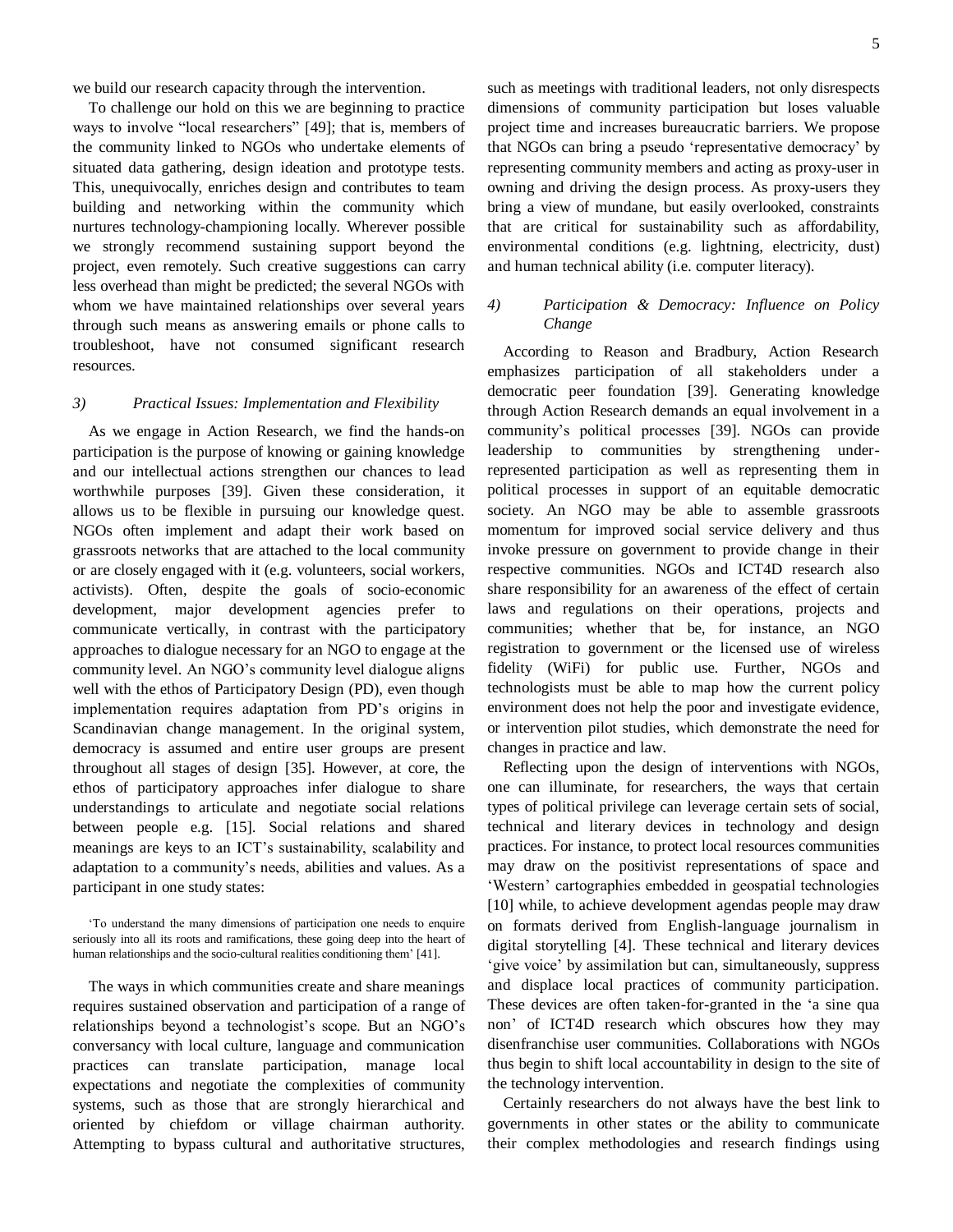effective or clear strategies [25]. However, ICT4D research can complement and align with the strong, unambiguous voice of NGOs. Research provides NGOs with convincing evidence which adds value to their advocacy work. Research findings, arising from participatory means, can inform policy and support their government lobby for improvement within the community. Such ICT4D research can help to influence an NGO's current communication strategy efforts through changes in policy agendas, official government documents, public budget spending, social service implementation, and other activities.

Technologists must design, from the beginning, their applied research projects in collaboration with a NGO's policy advocate (and ideally with policy makers) with reference to specific development policy or practice. Technologists must also dedicate time to share their research results and evidence back to the NGO and community in easy-to-understand language since participation and transparency are part of the democratic, empowerment process. In Mercer's [33] Tanzanian example, the research examines an NGO network, FemAct (Feminist Activist Coalition), and their active use of the email to inform members of their upcoming campaigns on human rights, and the web collaborations on the Internet through collective statements (being one of the few) delivered to major development agencies like World Bank.

There is some critique of NGOs main use of ICTs as global publicity (such as for funding) and symbol of status and modernity that is unreachable to the rest of the rural population. However, the 2004 Mercer's study provides a good example of networking of NGOs for policy change even within a resource-limited environment. An NGO can leverage participatory research results in campaigns for local public pro-poor policy and draw attention to the precise ways communities are disadvantaged.

#### *5) Emergent developmental form: Continuity, Monitoring and Evaluation*

Reason and Bradbury define emergent developmental form in Action Research as this change of thought which is reflective of our own consciousness and our linkages with the world around us, both human and not [39]. We cocreate and acknowledge the "expression of its intelligent and creative force" from the participation with the all humans and the earth [39].

Monitoring and Evaluation (M&E) is an important part of reflecting on the social behavioral changes that are taking place within the community within Action Research cycles but an aspect in which many ICT4D projects fall short on [21].

HCI and UCD have developed standard measures of usability for assessing technological artifacts using specific definitions of what is usable. According to the ISO 92411 and ISO 13407 standards a given technology is deemed as usable if it is used by specified users to achieve specified goals with effectiveness, efficiency and satisfaction in a specified context of use [24]. Nielsen [35], on the other hand, describes usability in terms of specific characteristics including learnability, efficiency, memorability, errors and satisfaction. These quality measures and standards are well intentioned and important in designing technology in relation to the user satisfaction; however, the literature is awash with reports on the incompatibility of evaluation methods with different cultural settings. For instance, after studying cross-cultural evaluations on three continents, Oyugi et al., [37] concluded that even an evaluator situated in the users' culture can not compensate for methods that are inappropriate to the context. Winschiers and Fendler [49] inspected the underlying values and meaning of concepts inherent in usability evaluations; they found that Namibian user groups did not prioritize effectiveness and user satisfaction in the way we typically evaluate "usability". There are many instances in ICT4D literature where an artifact was designed for a specific use, but the users appropriated it to meet a different need, which, according to pre-defined ill-fitting usability measures, would be deemed 'mis-use' or 'under-use' [21]. For instance, when [31] designed a public information system based on cellular phone handsets, a Bluetooth connection and a public display, he intended the system to provide social service information to disadvantaged community; however, to his surprise the group appropriated the tool to share entertainment content, such as music and videos.

NGOs often have experience in outcome evaluation tools, mechanisms through which to predict such occurrences and counter measures to maximize on the resources when mis-use or under-use of their interventions occur. These are issues that can be addressed by using a combined M&E approach: one that checks the physical design artifact and another to look at the implementation and actual usage of the artifact irrespective of the envisaged form of use. The former motivates the project's technical definition and the latter the project's social impact.

#### V. REFLECTIONS: OUR EXPERIENCES WITH NGOS

By approaching the situated HCI paradigm from the five characteristics of the Action Research approach, we start to align technologists' and NGOs' objectives towards a mutual purpose. Our observations of intersections between NGOs and HCID technologists are informed by our continuing work with various NGOs in Africa. Thus, here we highlight some of these NGOs and the extent in which we have co-operated with them. We have selected two grassroots and two national NGOs.

In all the four NGOs, the authors were linked to the NGOs through existing links with colleagues or researcher who had previously worked with the NGOs. To have successfully worked with the NGOs, the authors' initially had to gain the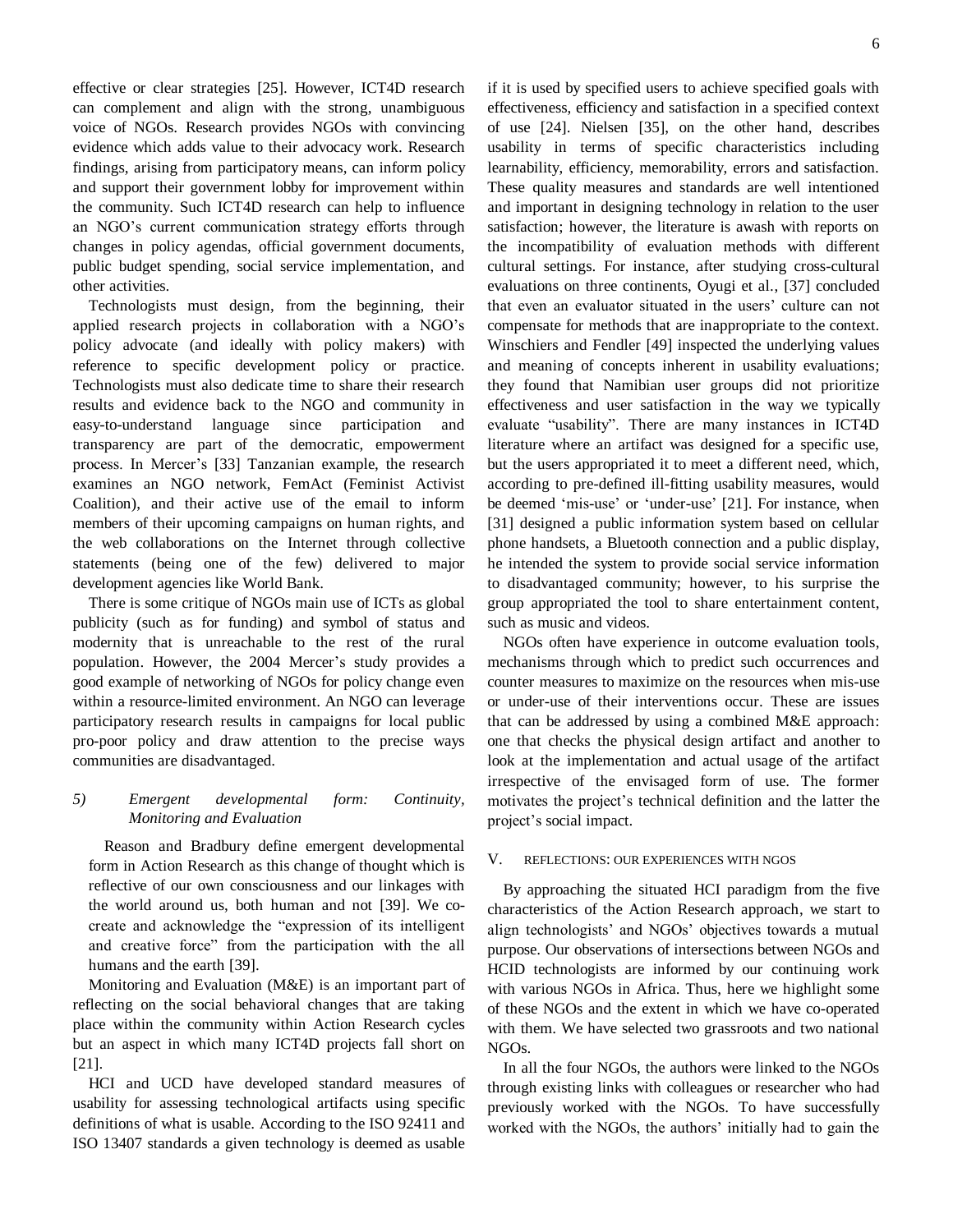NGO's trust by aligning their project goals to the NGO's ideals and mission. The NGOs were made an integral part of the project, through technical support and skills development of their staff. Finally, in two instances, the NGO owned the project and determined what the next stage would look like.

## *1) Transcape*

Transcape is in a remote, rural and highly impoverished district of South Africa. It originated from a collaboration between the owners of guest lodgings, local community members and medical staff at a highly impoverished local hospital. Transcape's ethos is acutely community centered and sensitive to the need local Xhosa people who now constitute half of Transcape's six active board members and 85% of its 29 employees (the information about board members on its web-site is not current). Transcape's projects include HIV/AIDS awareness, treatment and care; health promotion and village-based care; education; small-scale agriculture; job creation, and natural resource management.

ICT initiatives with Transcape were initiated six years ago during the design and prototyping of rural tele-health systems at the hospital and village clinics [9,46]. At the early stage of the relationship Transcape's enthusiasm for tele-health was represented by one person while others held reservations about the role of technology. However, the principal investigators on that project sustained support to Transcape by maintaining a highly robust point-to-point wireless network between villages, assisting with Transcape's Internet infrastructure and introducing and supporting other technologists in the area. This relationship enabled author three to forge a link with community members in a more remote village and undertake deeply, situated ethnographic research [3,44].

As a result of the principal investigators' reflective approach towards the rural health project [9], Transcape began to increase its own use of the Internet and community members became interested in technology for local development. For instance, when the NGO and community engaged in participatory planning sessions for the new education centre community members requested that Transcape install computers, then some members, previously involved in the tele-health project, became trainers at the education centre where people use computers to learn to read and gain literacy certification. Over time, Transcape increasingly leveraged the Internet to fund-raise and included computer infrastructure in major proposals. Indeed, the NGO has recently been awarded significant funds to support integrating computers into home-based care centers and other applications for community health initiatives. The emergence of Transcape in driving ICT initiatives is a testament to both the sustained support by the principal researcher and their mutual openly discursive and reflective approach. Such engagement has enabled us to undertake research situated in the community [2] and explore other applications. For instance Transcape hosted design workshops which led to our prototyping a digital story-telling application [4] and from this we gained research funds to further explore, with Transcape, other aspects of community-generated content.

At a policy level Transcape currently focuses on informal representations with regional government for general socioeconomic change and with national and international bodies in the area of HIV. However, conversations with Transcape and reflections on issues in the tele-health project have informed ICT policy discussions via one of the research collaborators.

# *2) Learn to Earn*

Learn to Earn  $(L2E)^1$  is a faith-based organization in Khayelitsha, Cape Town. Its aim is to train and equip unemployed persons in various skills (e.g. sewing, garment making, carpentry) so that they may become self-supportive and independent. L2E is not an ICT intensive organization as most clients are semi-illiterate people and are assumed to have little interest in ICT. However, L2E does have a web portal through which it sells the merchandise made by students and offers two levels of computer courses, an introduction to computer course and a course on desktop publications and graphics.

L2E has offered various research and design teams access to the larger Khayelitsha community. In one project the centre facilitated our access to a group of semi-illiterate women to study first time mobile Internet. We started by training a group who had never used the Internet [16] which revealed aspects of mediated or facilitated interaction. We observed that, due to language barriers with the lead researcher, participants sought advice and help from each other or an NGO staff member they believed more knowledgeable. This interaction led us to involve some of the computer-literate NGO staff who were interested in the community's well being and believed in the benefits of Internet use on their mobile phones. In an on-going study we are designing several mobile Internet based applications with the assistance of L2E staff that responds to community needs and accommodates these alternative forms of interaction. We intend to enable the NGO to introduce and evaluate the efficacy of applications in the community. Here, the researcher steps back to just providing the technical support in improving the applications to the changing needs but allows the NGO to take lead in introducing and evaluating the intervention.

Being faith based, L2E has limited direct ability to serve researchers in policy changes. However, as a member of a network of empowerment NGOs in Khayelitsha, L2E has been able to make policy recommendation to government on steps towards economic empowerment. The L2E model of

<sup>&</sup>lt;sup>1</sup> <http://www.learntoearn.org.za/Khayelitsha.htm>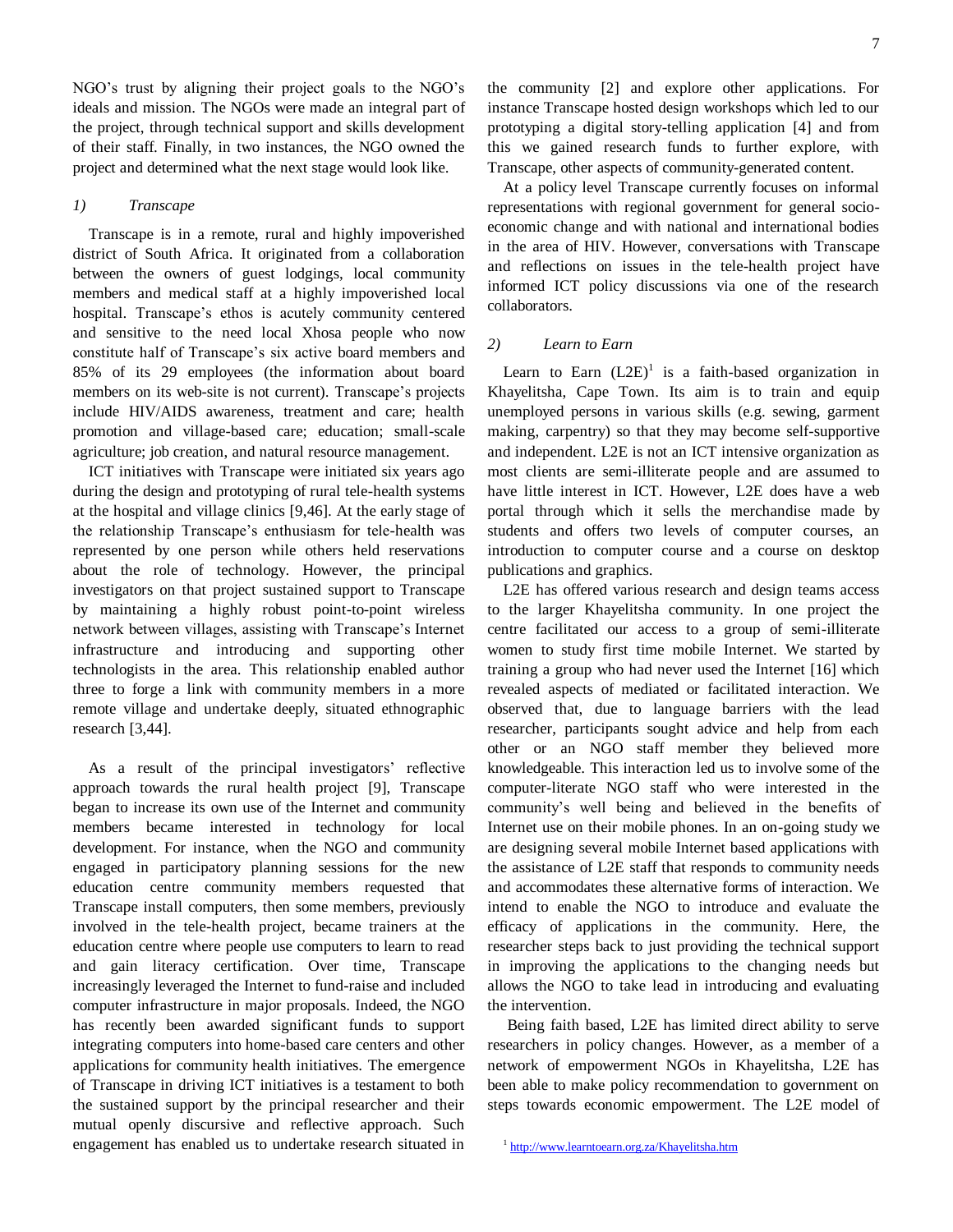empowerment through skills development has been replicated by other development oriented organizations in South Africa which offers potential for both developing relevant applications and also scaling these to areas the organization has influence.

# *3) IDASA/CMD*

The Institute for Democracy in South Africa  $(IDASA)^2$ , is an independent public interest organization committed to promoting sustainable democracy based on active citizenship, democratic institutions, and social justice. It started with the aim of finding alternatives to the politics of repression, to explore new ways of addressing polarization between South African racial groups and facilitate talks and negotiations between the political factions. Having successfully organized some of the landmark talks towards South Africa's integration, IDASA now boasts programs in most southern and central African states, with plans to expand to the rest of Africa. In order to achieve their mission, IDASA has integrated both new and old ICTs including community radio and TV programs, monthly newsletters, an up-to-date Internet portal and social networking services. A presence in all forms of media aims at total inclusivity of citizens. These activities are run by a dedicated media office.

Another organization, the Centre for Multiparty Democracy in Kenya (CMD-K) has a mission to facilitate the growth of and perpetuate multiparty democracy through capacity building of political member parties. Started with the aid of the Dutch government, CMD-K's programs facilitate citizen participation through partnership media outlets. Additionally, CMD-K has a web portal that brings all member party organizations on one stage. CMD-K facilitates dialogue in various formats including public meetings and is an opinion leader through weekly columns in a national newspaper.

Our involvement with both IDASA and CMD was to explore ways in which mobile phones can further their active citizenship work. During the study, research teams introduced the Big Board (BB) [31] a public information system that allowed sharing of multimedia tools using large public displays and mobiles phones via Bluetooth transfer as complementary media for voter education. Using a participatory design approach, the team designed a PC based application that would allow NGO staff to create, manipulate and upload media onto the BB which could be accessed by voters on their mobile phones. This media could be adjusted and cycled to suit various voters' needs, through a drag and drop interface matched to NGO staff's familiarity [31]. Cooperation with NGOs during the study ensured that we could develop appropriate solutions for information dissemination by providing us with an understanding of voters and voter education processes. However, importantly, it also demonstrated the NGO's ability to measure the envisioned impact using their standard monitoring tools and enabled the NGO and team confident evaluation of the system's efficacy during a voter education process.

## *4) Women'sNet/APC-W*

Women'sNet<sup>3</sup> (WN) is a feminist organization that works to advance gender equality and justice in South Africa through the use of ICT. They provide training and facilitate content creation and dissemination that supports women, girls, and gender organizations and networks to take control of their own content and ICT use. WN has a vibrant online presence with a dedicated portal, as well as special networking site on Ning. They also have an active presence in all major social networking sites.

The APC Women's Networking Support Programme (APC- $W)^4$  is a global network of women who support women networking for social change and women's empowerment, through the use of ICTs. It is part of the [Association for](http://www.apc.org/)  [Progressive Communications,](http://www.apc.org/) an international network of civil society organizations dedicated to empowering and supporting groups and individuals working for peace, human rights, development and protection of the environment, through the strategic use ICTs, including the Internet.

WomensNet in partnership with APC-W have developed a program of using various forms of media to educate women on various societal issues. Through their network of grassroot organizations they have managed to identify ICTs that work best for mostly illiterate women. One of their current interests is the use of mobile phones and ways to create and disseminate audio and video content. Our partnership provided an opportunity to further test the mobile digital telling application, with their rural member organization in South Africa's Western Cape province. Based on the potential of this application and other applications they use, the partnership is in the process of drafting policy documents to lobby the South African government to integrate mobile phones as a strategy to fight violence against women.

# *B. Recommendations from Our Analysis of our NGOs*

NGOs and ICT4D technologists share commonalities in working with communities in a participatory manner, have the ability to work in adverse situations and attempt to innovate with flexible and adaptive practices. Both also attempt to better understand communities through research to bring positive informed change in developing countries and aspire to build their skills and confidence in designing worthwhile interventions.

Through an analysis of the Action Research approach completed by the four selected NGOs (Table 1), each NGO-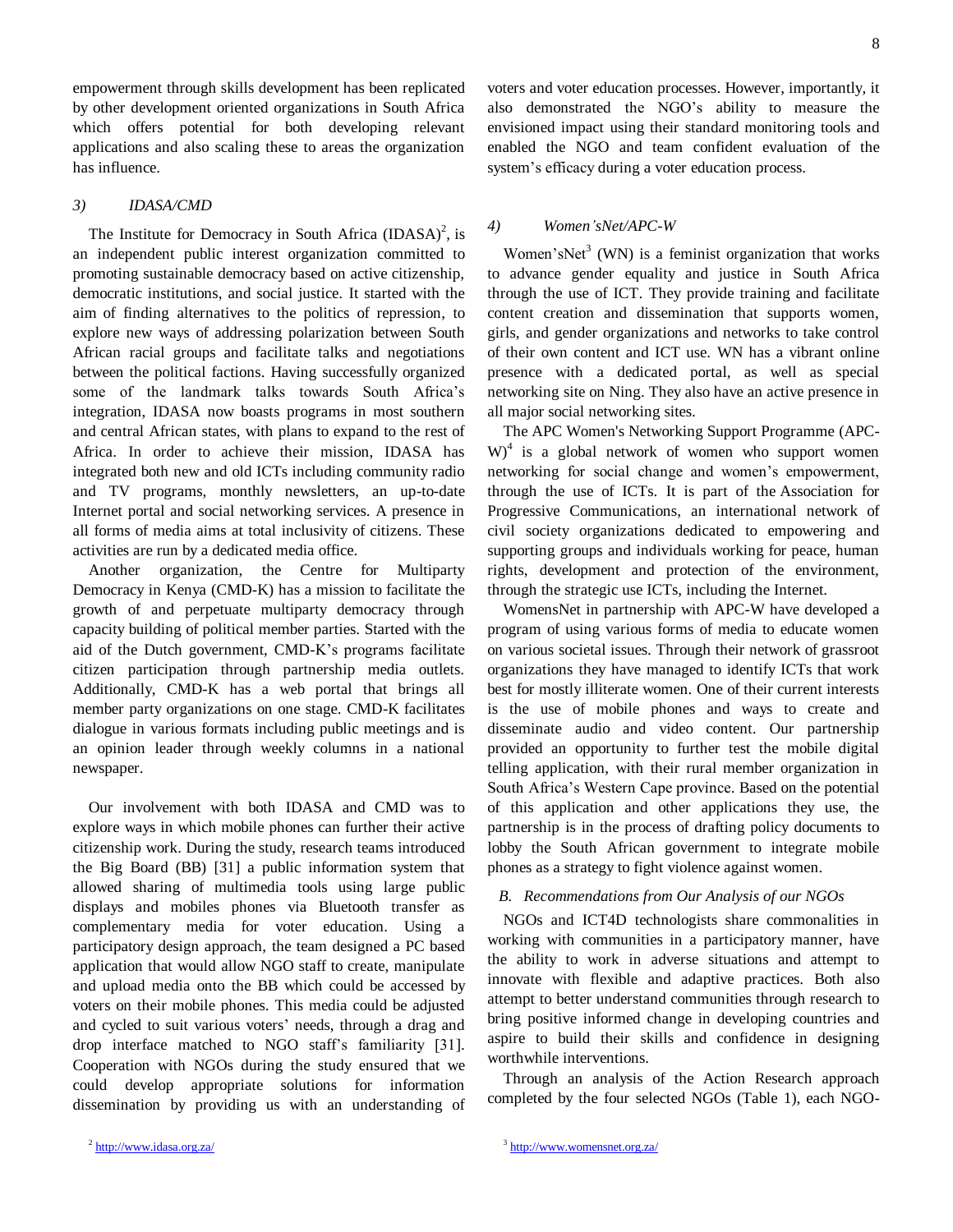ICT4D team has met at least three or four stages of Action Research. The teams have demonstrated efforts in collaborative research work and facilitated design for appropriate community usage of technology interventions. The reason that these two stages are well adopted by the teams could be the ability to build trust between the NGO and technologist, the previous experiences, and the willingness to try new techniques for potential development change. At the moment, many technologists, including ourselves, have yet to apply two important elements of Action Research: skill transfer (appropriate training) to local technicians who will maintain technology and influence on policy change. While they scored highly in the M&E criteria, an adaption of the outcome monitoring tools used by NGOs which meets both the technical and social evaluation needs of ICT4D research is also required for successful ICT4D-NGO interaction.

A mechanism that helps technologists shape their interventions and help to resolve current policy approach deficiencies is needed. This missing intent to influence policy particularly when attempting to work with a local NGO must be addressed if technologists wish to see their projects demonstrate genuine sustainable change within the local communities. While policy changes can take a long time, NGO-ICT4D teams can mutually plan on selected strategies which foster influence amongst policy makers. Secondly, a reason for weakness in sustainable skill transfer to an NGO could be that good training can lead to high turnover as technicians become more qualified for better paid positions. One suggestion is to strategically train individuals who are deeply rooted in the village and have less reason to find work beyond the community.

NGOs and technologists need to develop that common language in order to effectively share information about their external environment, pro-actively collaborate hand-in-hand at all elements, and express their needs within a project. NGOs and technologists have strong opportunities to drive sustainable change in their communities and many of which can be realized through usage of alternative research approaches such as Action Research.

| ║<br>NGO/AR<br><b>Steps</b> | Research | Design | M&E | Policy<br>Change | <b>Training</b> |
|-----------------------------|----------|--------|-----|------------------|-----------------|
| Transcape                   | x        | x      |     | x                |                 |
| L <sub>2E</sub>             | x        | x      | X   |                  |                 |
| <b>IDASA/CMD</b>            | x        | x      | x   |                  |                 |
| WN/APC-W                    |          | x      | x   | X                | x               |

#### Table 1. Action Research analysis of selected NGOs

#### VI. CONCLUSION

l

We have shown that the critical roles NGOs play in the development agenda and their experience and influence in underprivileged communities can scaffold ICT4D. Currently ICT4D underutilizes this resource and we tend to view NGOs as allies rather than drivers in research and design processes. We analyzed the opportunity for advancing from this position using the lens of Action Research as it appeals to both methods that have been successful development projects and to features of the situated paradigm of HCI design. Our analysis draws attention to the valuable role NGOs can play in monitoring and evaluation of technology and their potential in influencing the policy changes needed for those technologies to fulfill their potential.

NGOs can act as proxy-users to mediate between the community's needs and technology solutions proposed by researchers. This can streamline community resources and can improve the research efficacy and researcher's understanding of users. However, despite our enthusiasm we also flag a disclaimer. Not all ICT4D projects will work perfectly with an NGO as proxy and not all NGOs will act as good proxies to the community. There will be times when researchers must go directly to a community to gather data (such as in our Transcape example). Thus, our purpose is not to eliminate the need for individual interactions but rather to augment and enhance research practices with respect to the role of NGOs in ICT4D.

Many NGOs already act on behalf of communities to inform governments and other development stakeholders of their socio-economic needs and, in reverse, they can be used by the stakeholders to mobilize communities. However, there remains some way for technologists to better respond to the wider developmental context of technology in the design in ICT4D.

#### VII. ACKNOWLEDGEMENTS

This work is partially, and generously supported by the Hasso Plattner Institute, International Development Research Centre (IDRC); Microsoft Research India and CSIR-Mereka Institute.

#### **REFERENCES**

- [1] Bartunek, J. And Louis, M.R.. (1996) Insider/outsider team research. New York, Sage Publications, Inc . 1996
- [2] Bidwell NJ, Standley, P, George, T Steffensen, V (2008) The Landscape's Apprentice: Lessons for Design from Grounding Documentary Designing Interactive Systems. Proc DIS08, 2008
- [3] Bidwell, N. J. (2009). Anchoring design in rural customs of doing and saying. Human Computer Interaction—INTERACT 2009. LNCS 5726, 686–699.
- [4] Bidwell, NJ & Winschiers-Theophilus, H (2010) Beyond the Benjamins: Towards an African Interaction Design. Interactions, Jan-Feb
- [5] Bond, P. 2008. Reformist Reforms, Non-Reformist reforms and Global Justice: Activist, NGO and Intellectual Challenges in the World Social Forum. Societies without Borders 3, 4-19.

<sup>&</sup>lt;sup>4</sup> [http://www.apcwomen.org/about\\_wnsp](http://www.apcwomen.org/about_wnsp)